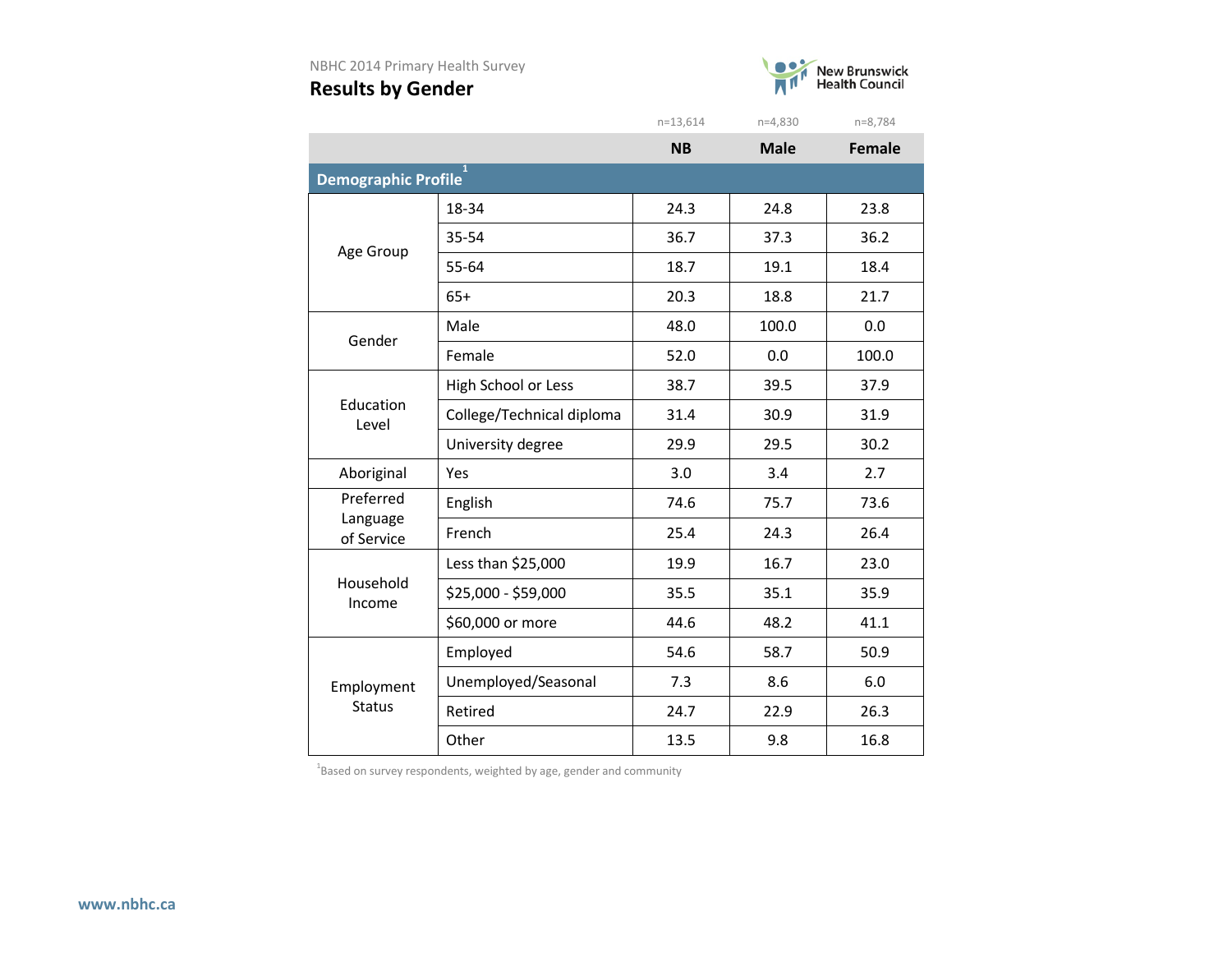|                                                                                                                                    | $n=13,614$              | $n=4,830$               | $n=8,784$               |
|------------------------------------------------------------------------------------------------------------------------------------|-------------------------|-------------------------|-------------------------|
| <b>Primary Health Indicator</b>                                                                                                    | <b>NB</b>               | <b>Male</b>             | <b>Female</b>           |
| <b>Health Services Barriers</b>                                                                                                    |                         |                         |                         |
| Health services not available in your area when needed                                                                             | 17.4                    | 16.9                    | 17.8                    |
|                                                                                                                                    | $(16.8 - 18.0)$         | $(15.8 - 18.0)$         | $(17.0 - 18.6)$         |
| <b>Transportation problems</b>                                                                                                     | 7.1                     | 6.3                     | 7.8                     |
|                                                                                                                                    | $(6.7 - 7.5)$           | $(5.6 - 7.0)$           | $(7.2 - 8.4)$           |
| Language problems with health care provider                                                                                        | 4.2                     | 3.6                     | 4.8                     |
|                                                                                                                                    | $(3.9 - 4.5)$           | $(3.1 - 4.1)$           | $(4.4 - 5.2)$           |
| Cost for medication too high                                                                                                       | 35.1                    | 33.4                    | 36.8                    |
|                                                                                                                                    | $(34.3 - 35.9)$         | $(32.1 - 34.7)$         | $(35.8 - 37.8)$         |
| Cost for treatments or procedures too high                                                                                         | 19.9                    | 18.0                    | 21.6                    |
|                                                                                                                                    | $(19.2 - 20.6)$         | $(16.9 - 19.1)$         | $(20.7 - 22.5)$         |
| Cost for ambulance services too high                                                                                               | 21.7                    | 19.1                    | 24.2                    |
|                                                                                                                                    | $(20.9 - 22.5)$         | $(17.9 - 20.3)$         | $(23.2 - 25.2)$         |
| Unable to leave the house because of health problems                                                                               | 12.4                    | 10.7                    | 14.1                    |
|                                                                                                                                    | $(11.8 - 13.0)$         | $(9.8 - 11.6)$          | $(13.4 - 14.8)$         |
| Have trouble finding their way around the health care                                                                              | 9.3                     | 8.7                     | 9.9                     |
| system                                                                                                                             | $(8.8 - 9.8)$           | $(7.9 - 9.5)$           | $(9.3 - 10.5)$          |
| Difficulty understanding written information about                                                                                 | 9.4                     | 9.9                     | 8.9                     |
| medical condition or prescription (% always or usually)                                                                            | $(8.9 - 9.9)$           | $(9.0 - 10.8)$          | $(8.3 - 9.5)$           |
| How often was a medical condition or prescription<br>explained to you in a way that you could understand?<br>(% always or usually) | 90.8<br>$(90.3 - 91.3)$ | 90.3<br>$(89.5 - 91.1)$ | 91.3<br>$(90.7 - 91.9)$ |
| Things that contribute a lot to feelings of stress                                                                                 |                         |                         |                         |
| Time pressures / not enough time                                                                                                   | 40.9                    | 37.8                    | 43.8                    |
|                                                                                                                                    | $(40.1 - 41.7)$         | $(36.4 - 39.2)$         | $(42.8 - 44.8)$         |
| Health of family members                                                                                                           | 38.1                    | 32.8                    | 43.0                    |
|                                                                                                                                    | $(37.3 - 38.9)$         | $(31.5 - 34.1)$         | $(42.0 - 44.0)$         |
| Your own work situation                                                                                                            | 34.2                    | 35.5                    | 33.1                    |
| (ex: hours of work, or working conditions)                                                                                         | $(33.4 - 35.0)$         | $(34.2 - 36.8)$         | $(32.1 - 34.1)$         |

Confidence interval calculated at a 95% level of confidence.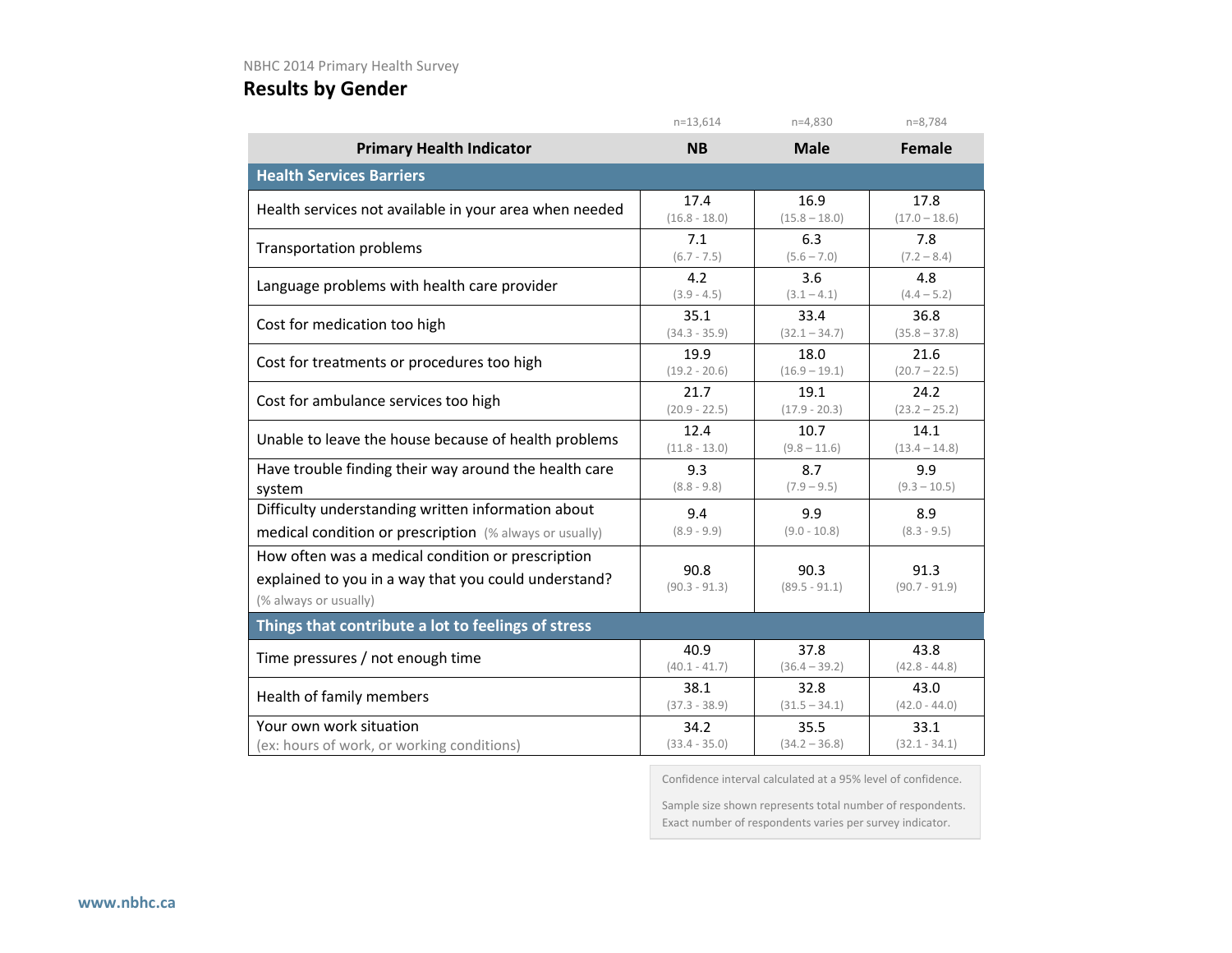|                                                                  | $n=13,614$      | $n=4,830$       | $n=8,784$       |  |  |
|------------------------------------------------------------------|-----------------|-----------------|-----------------|--|--|
| <b>Primary Health Indicator</b>                                  | <b>NB</b>       | <b>Male</b>     | <b>Female</b>   |  |  |
| <b>Health Profile</b>                                            |                 |                 |                 |  |  |
| Self-rated Health (% very good or excellent)                     | 50.5            | 48.4            | 52.4            |  |  |
|                                                                  | $(49.7 - 51.3)$ | $(47.0 - 49.8)$ | $(51.4 - 53.4)$ |  |  |
| Self-rated mental or emotional health                            | 65.4            | 65.4            | 65.5            |  |  |
| (% very good or excellent)                                       | $(64.6 - 66.2)$ | $(64.1 - 66.7)$ | $(64.5 - 66.5)$ |  |  |
| "My health largely depends on how well I take care of            | 55.2            | 54.0            | 56.3            |  |  |
| myself" (% strongly agree)                                       | $(54.4 - 56.0)$ | $(52.6 - 55.4)$ | $(55.3 - 57.3)$ |  |  |
| Number of prescription medications taken on a regular            | 15.2            | 15.0            | 15.3            |  |  |
| <b>basis<sup>7</sup></b> (% 6 or more)                           | $(14.5 - 15.9)$ | $(13.8 - 16.2)$ | $(14.4 - 16.2)$ |  |  |
| Discuss regularly with a health professional on improving        | 25.4            | 27.3            | 23.7            |  |  |
| health or preventing illness (% always or usually)               | $(24.7 - 26.1)$ | $(26.0 - 28.6)$ | $(22.8 - 24.6)$ |  |  |
| How long have you been seeing the same family doctor?            | 73.0            | 72.8            | 73.1            |  |  |
| (% 5 years or more)                                              | $(72.2 - 73.8)$ | $(71.5 - 74.1)$ | $(72.2 - 74.0)$ |  |  |
| Are you limited in doing activities because of a physical or     | 22.1            | 22.3            | 22.0            |  |  |
| mental condition, or a health problem? (% yes)                   | $(21.4 - 22.8)$ | $(21.1 - 23.5)$ | $(21.1 - 22.9)$ |  |  |
| <b>Memory Loss</b>                                               |                 |                 |                 |  |  |
| Someone in household has a memory problem                        | 9.9             | 9.5             | 10.4            |  |  |
|                                                                  | $(9.4 - 10.4)$  | $(8.6 - 10.3)$  | $(9.7 - 11.0)$  |  |  |
| that interferes with day to day function                         | 3.9             | 3.8             | 4.0             |  |  |
|                                                                  | $(3.6 - 4.2)$   | $(3.3 - 4.3)$   | $(3.6 - 4.4)$   |  |  |
| <b>Health behaviours</b>                                         |                 |                 |                 |  |  |
| <b>Eating fruits and vegetables</b> (% 5 portions or more a day) | 50.4            | 38.2            | 61.6            |  |  |
|                                                                  | $(49.6 - 51.2)$ | $(36.8 - 39.6)$ | $(60.6 - 62.6)$ |  |  |
| Moderate or vigorous physical activity                           | 49.0            | 53.8            | 44.5            |  |  |
| (% at least 2 1/2 hours a week)                                  | $(48.2 - 49.8)$ | $(52.4 - 55.2)$ | $(43.5 - 45.5)$ |  |  |
| <b>Current smoker</b> (% daily or occasional)                    | 19.2            | 21.2            | 17.3            |  |  |
|                                                                  | $(18.5 - 19.9)$ | $(20.1 - 22.3)$ | $(16.5 - 18.1)$ |  |  |
| Unhealthy weight (% obese)                                       | 30.8            | 31.2            | 30.5            |  |  |
|                                                                  | $(30.0 - 31.6)$ | $(29.9 - 32.5)$ | $(29.5 - 31.5)$ |  |  |

 $<sup>7</sup>$  Self-reported by respondent: Arthritis, asthma, cancer, chronic pain,</sup> depression, diabetes, emphysema or COPD, gastric reflux (GERD), heart disease, high blood pressure or hypertension, mood disorder other than depression, or stroke

Confidence interval calculated at a 95% level of confidence.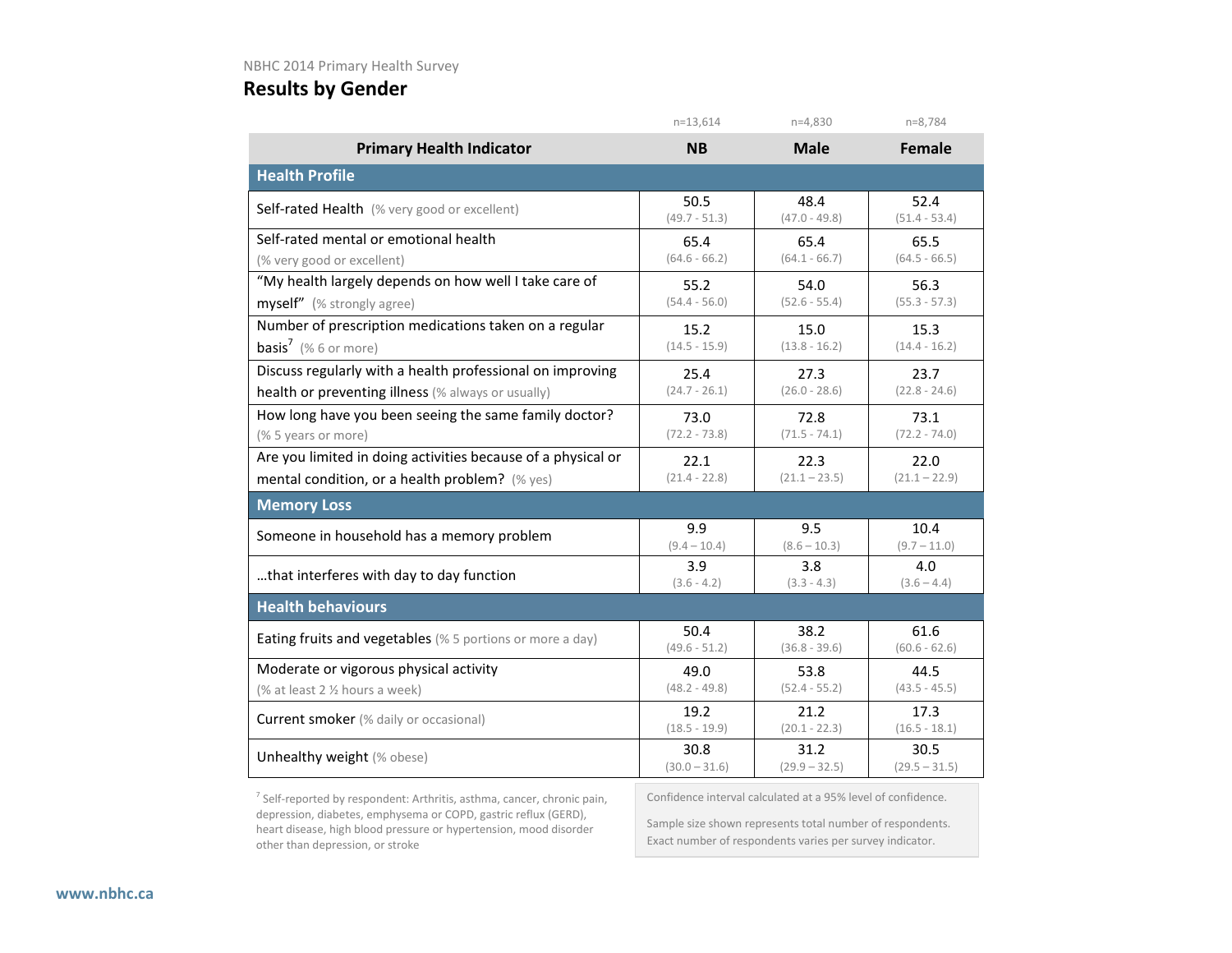|                                              | $n=13,614$      | $n=4,830$       | $n = 8,784$     |
|----------------------------------------------|-----------------|-----------------|-----------------|
| <b>Primary Health Indicator</b>              | <b>NB</b>       | <b>Male</b>     | <b>Female</b>   |
| <b>Chronic Health Conditions<sup>1</sup></b> |                 |                 |                 |
| 3                                            | 61.6            | 60.0            | 63.0            |
| One or more chronic health conditions        | $(60.8 - 62.4)$ | $(58.6 - 61.4)$ | $(62.0 - 64.0)$ |
| High blood pressure or hypertension          | 27.0            | 27.2            | 26.7            |
|                                              | $(26.3 - 27.7)$ | $(26.0 - 28.4)$ | $(25.8 - 27.6)$ |
| Arthritis                                    | 17.4            | 13.3            | 21.2            |
|                                              | $(16.8 - 18.0)$ | $(12.3 - 14.3)$ | $(20.4 - 22.0)$ |
| Gastric reflux (GERD)                        | 16.4            | 14.7            | 18.0            |
|                                              | $(15.8 - 17.0)$ | $(13.7 - 15.7)$ | $(17.2 - 18.8)$ |
| Depression                                   | 14.9            | 11.3            | 18.1            |
|                                              | $(14.3 - 15.5)$ | $(10.4 - 12.2)$ | $(17.3 - 18.9)$ |
| Chronic pain                                 | 14.0            | 12.1            | 15.8            |
|                                              | $(13.4 - 14.6)$ | $(11.2 - 13.0)$ | $(15.0 - 16.6)$ |
| Asthma                                       | 11.8            | 10.4            | 13.2            |
|                                              | $(11.3 - 12.3)$ | $(9.5 - 11.3)$  | $(12.5 - 13.9)$ |
| <b>Diabetes</b>                              | 10.6            | 11.5            | 9.9             |
|                                              | $(10.1 - 11.1)$ | $(10.6 - 12.4)$ | $(9.3 - 10.5)$  |
| Heart disease                                | 8.3             | 10.0            | 6.7             |
|                                              | $(7.8 - 8.8)$   | $(9.2 - 10.8)$  | $(6.2 - 7.2)$   |
| Cancer                                       | 8.3             | 7.6             | 8.9             |
|                                              | $(7.8 - 8.8)$   | $(6.9 - 8.3)$   | $(8.3 - 9.5)$   |
| Emphysema or COPD                            | 3.0             | 2.6             | 3.4             |
|                                              | $(2.7 - 3.3)$   | $(2.2 - 3.0)$   | $(3.0 - 3.8)$   |
| Mood disorder other than depression          | 3.0             | 3.1             | 2.8             |
|                                              | $(2.7 - 3.3)$   | $(2.6 - 3.6)$   | $(2.5 - 3.1)$   |
| Stroke                                       | 2.5             | 2.9             | 2.1             |
|                                              | $(2.2 - 2.8)$   | $(2.4 - 3.4)$   | $(1.8 - 2.4)$   |

<sup>1</sup> Self-reported based on survey respondents  $3$  Among the twelve chronic health conditions listed in this table

Confidence interval calculated at a 95% level of confidence.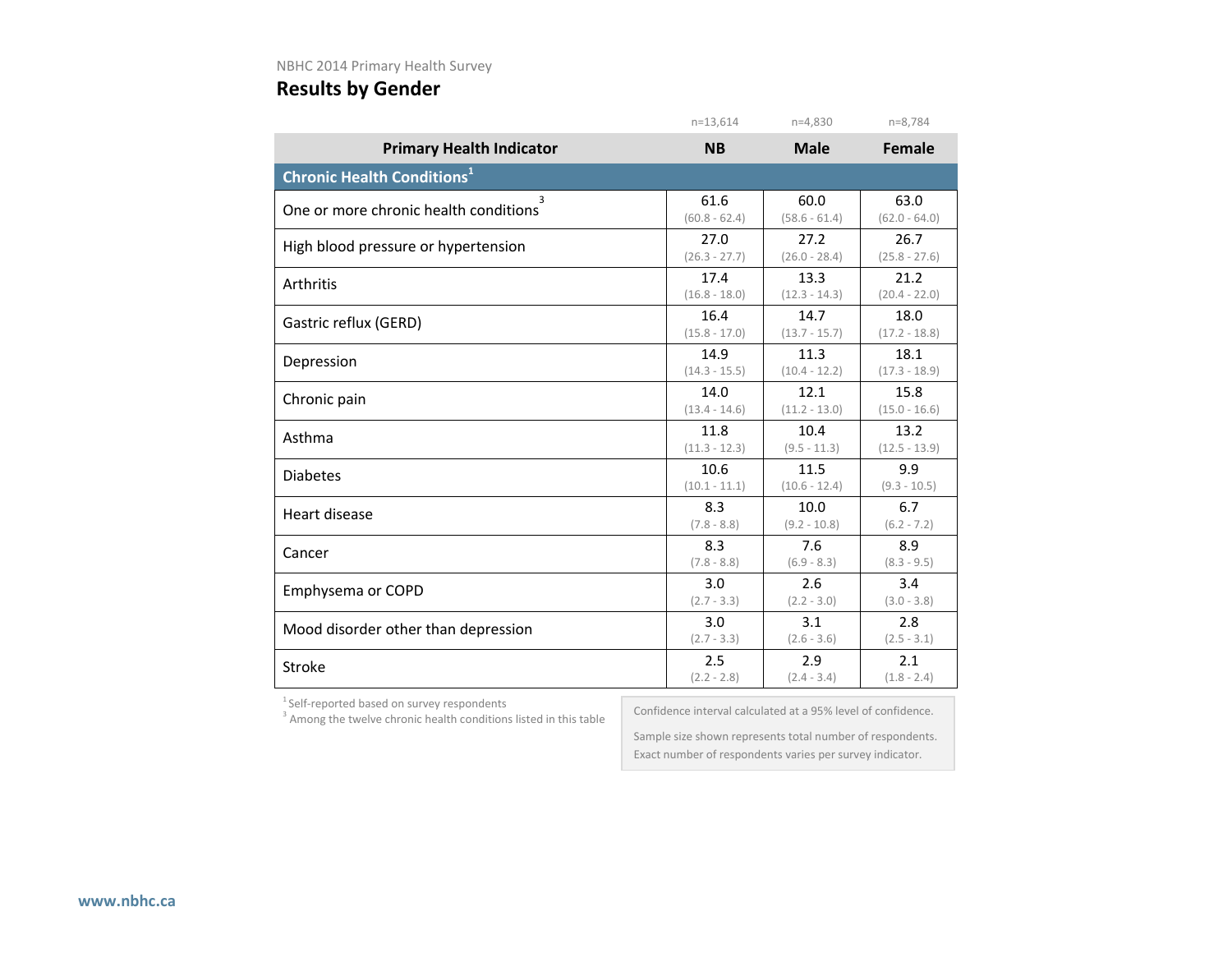|                        |                                                                                              |                                                                                                                                                                                           |                         | $n=13,614$              | $n=4,830$               | $n=8,784$               |
|------------------------|----------------------------------------------------------------------------------------------|-------------------------------------------------------------------------------------------------------------------------------------------------------------------------------------------|-------------------------|-------------------------|-------------------------|-------------------------|
|                        |                                                                                              | <b>Primary Health Indicator</b>                                                                                                                                                           |                         | <b>NB</b>               | <b>Male</b>             | <b>Female</b>           |
|                        |                                                                                              | <b>Accessibility</b><br>The ability of patients/clients to obtain care/service at the right place and the right time, based on respective needs, in the official language of their choice |                         |                         |                         |                         |
|                        | $A-1$                                                                                        | Has a personal family doctor (% yes)                                                                                                                                                      |                         | 92.1<br>$(91.7 - 92.5)$ | 90.5<br>$(89.7 - 91.3)$ | 93.5<br>$(93.0 - 94.0)$ |
|                        | $A-2$                                                                                        | Calling family doctor's office during regular practice hours (% very easy or somewhat easy)                                                                                               |                         | 78.3<br>$(77.6 - 79.0)$ | 82.2<br>$(81.1 - 83.3)$ | 74.8<br>$(73.9 - 75.7)$ |
| Personal Family Doctor | Family doctor has extended office hours (after 5pm or on weekends) $(\%$ yes)<br>$A-3$       |                                                                                                                                                                                           | 16.2<br>$(15.6 - 16.8)$ | 16.3<br>$(15.2 - 17.4)$ | 16.0<br>$(15.2 - 16.8)$ |                         |
|                        | Family doctor has an <b>after-hour arrangement</b> when office is closed $(\%$ yes)<br>$A-4$ |                                                                                                                                                                                           | 18.2<br>$(17.5 - 18.9)$ | 17.9<br>$(16.8 - 19.0)$ | 18.5<br>$(17.7 - 19.3)$ |                         |
|                        |                                                                                              | (% on same day or next day)                                                                                                                                                               | 30.1<br>$(29.3 - 30.9)$ | 30.0<br>$(28.6 - 31.4)$ | 30.2<br>$(29.2 - 31.2)$ |                         |
|                        | $A-5$                                                                                        | How quickly appointment can be made with family doctor                                                                                                                                    | (% within 5 days)       | 60.3<br>$(59.4 - 61.2)$ | 62.1<br>$(60.6 - 63.6)$ | 58.8<br>$(57.7 - 59.9)$ |
|                        | $A-6$                                                                                        | Nurse working with family doctor who is regularly involved in health care $(\%$ yes)                                                                                                      |                         | 27.5<br>$(26.7 - 28.3)$ | 25.5<br>$(24.2 - 26.7)$ | 29.3<br>$(28.3 - 30.3)$ |
|                        | $A-7$                                                                                        | Has access to a <b>primary health team</b> <sup>3</sup> (% yes)                                                                                                                           |                         | 28.5<br>$(27.8 - 29.2)$ | 26.1<br>$(24.9 - 27.3)$ | 30.7<br>$(29.7 - 31.7)$ |
|                        | $A-8$                                                                                        | Wait time at the hospital emergency department (% less than 4 hours)                                                                                                                      |                         | 73.9<br>$(72.7 - 75.1)$ | 77.2<br>$(75.3 - 79.1)$ | 71.1<br>$(69.6 - 72.6)$ |
|                        |                                                                                              | How often citizens received the health care service they needed in the                                                                                                                    | English <sup>4</sup>    | 95.2<br>$(94.8 - 95.6)$ | 95.3<br>$(94.6 - 96.0)$ | 95.2<br>$(94.7 - 95.7)$ |
|                        | $A-9$                                                                                        | official language of their choice<br>(% who always received service in language of preference)                                                                                            | French <sup>4</sup>     | 72.6<br>$(71.0 - 74.2)$ | 73.8<br>$(70.9 - 76.7)$ | 71.7<br>$(69.8 - 73.6)$ |

<sup>3</sup> Primary health team: Has access to a family doctor and has access to either a nurse practitioner or a nurse or other health professionals at their family doctor's office

 $4$  Preferred language of service as indicated by respondent in the survey

Confidence interval calculated at a 95% level of confidence.

Sample size shown represents total number of respondents. Exact number of respondents varies per survey indicator.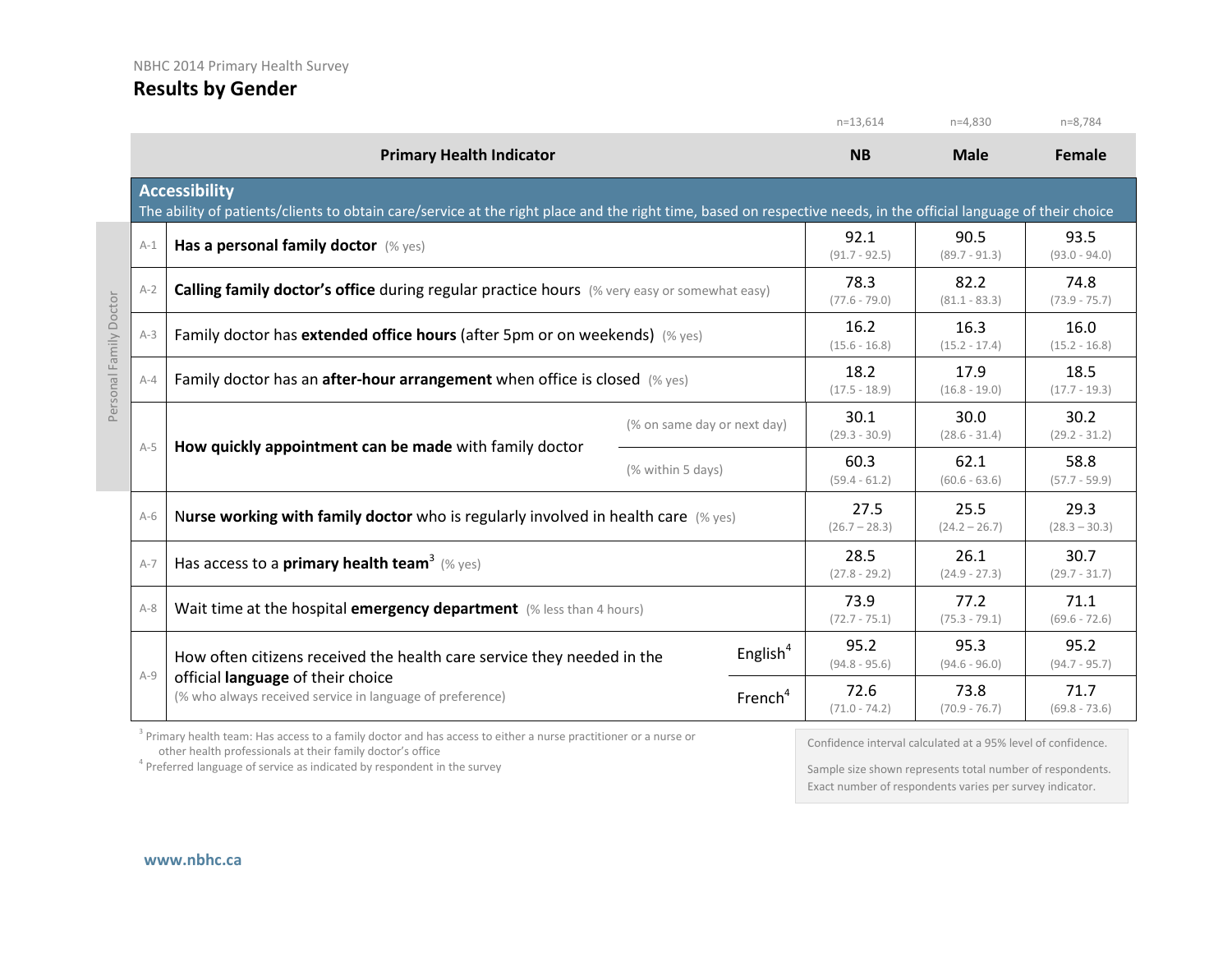|               |                                                                                                                                | $n=13.614$              | $n=4,830$               | $n = 8,784$             |  |
|---------------|--------------------------------------------------------------------------------------------------------------------------------|-------------------------|-------------------------|-------------------------|--|
|               | <b>Primary Health Indicator</b>                                                                                                | <b>NB</b>               | <b>Male</b>             | Female                  |  |
|               | <b>Appropriateness</b><br>Care/service provided is relevant to the patients'/clients' needs and based on established standards |                         |                         |                         |  |
| $Q-1$         | Adults 65 and over who received their flu shot in the last year $(\%$ yes)                                                     | 70.6<br>$(69.2 - 72.0)$ | 71.4<br>$(69.1 - 73.7)$ | 70.0<br>$(68.3 - 71.7)$ |  |
| $Q-2$         | Adults with one or more of four select chronic health conditions <sup>5</sup> who had                                          | 91.3                    | 90.6                    | 92.0                    |  |
|               | <b>measurements for blood pressure</b> in the past 12 months (% yes)                                                           | $(90.6 - 92.0)$         | $(89.4 - 91.8)$         | $(91.1 - 92.9)$         |  |
| $Q-3$         | Adults with one or more of four select chronic health conditions <sup>5</sup> who had                                          | 76.3                    | 77.8                    | 74.8                    |  |
|               | <b>measurements for cholesterol</b> in the past 12 months (% yes)                                                              | $(75.2 - 77.4)$         | $(76.0 - 79.6)$         | $(73.4 - 76.2)$         |  |
| $Q-4$         | Adults with one or more of four select chronic health conditions <sup>5</sup> who had                                          | 73.9                    | 75.1                    | 72.8                    |  |
|               | <b>measurements for blood sugar in the past 12 months</b> (% yes)                                                              | $(72.8 - 75.0)$         | $(73.2 - 77.0)$         | $(71.3 - 74.3)$         |  |
| $Q-5$         | Adults with one or more of four select chronic health conditions <sup>5</sup> who had                                          | 59.3                    | 60.4                    | 58.1                    |  |
|               | <b>measurements for body weight</b> in the past 12 months $(\%$ yes)                                                           | $(58.0 - 60.6)$         | $(58.3 - 62.5)$         | $(56.5 - 59.7)$         |  |
| $Q-6$         | How often family doctor helps citizens coordinate the care from other health care                                              | 70.7                    | 71.8                    | 69.7                    |  |
|               | providers and places (% always)                                                                                                | $(69.7 - 71.7)$         | $(70.1 - 73.5)$         | $(68.4 - 71.0)$         |  |
|               | <b>Effectiveness</b><br>Care/service, intervention or action achieves the desired results                                      |                         |                         |                         |  |
| $O - 7$       | Citizens with a chronic health condition <sup>7</sup> who have confidence in controlling and                                   | 42.2                    | 43.3                    | 41.2                    |  |
|               | managing their health condition (% very confident)                                                                             | $(41.2 - 43.2)$         | $(41.6 - 45.0)$         | $(40.0 - 42.4)$         |  |
| <b>Safety</b> | Potential risks of an intervention or the environment are avoided or minimized                                                 |                         |                         |                         |  |
| $Q - 8$       | Citizens with a chronic health condition <sup>7</sup> who know what each of their prescribed                                   | 47.7                    | 44.4                    | 50.4                    |  |
|               | medications do (% strongly agree)                                                                                              | $(46.6 - 48.8)$         | $(42.5 - 46.3)$         | $(49.1 - 51.7)$         |  |
| $Q-9$         | Was harmed due to a medical error or mistake as a result of health care services                                               | $2.7^{6}$               | $2.6^{6}$               | $2.7^{6}$               |  |
|               | received in the last 12 months (excluding hospital stay) (% yes)                                                               | $(2.4 - 3.0)$           | $(2.2 - 3.0)$           | $(2.4 - 3.0)$           |  |

<sup>5</sup> Self-reported by respondent: Diabetes, heart disease, stroke or high blood pressure  $6$  For this type of indicator, a "better" result is achieved when the indicator has a "lower" value

<sup>7</sup> Self-reported by respondent: Arthritis, asthma, cancer, chronic pain, depression, diabetes, emphysema or COPD, gastric reflux (GERD), heart disease, high blood pressure or hypertension, mood disorder other than depression, or stroke

Sample size shown represents total number of respondents. Exact number of respondents varies per survey indicator.

Confidence interval calculated at a 95% level of confidence.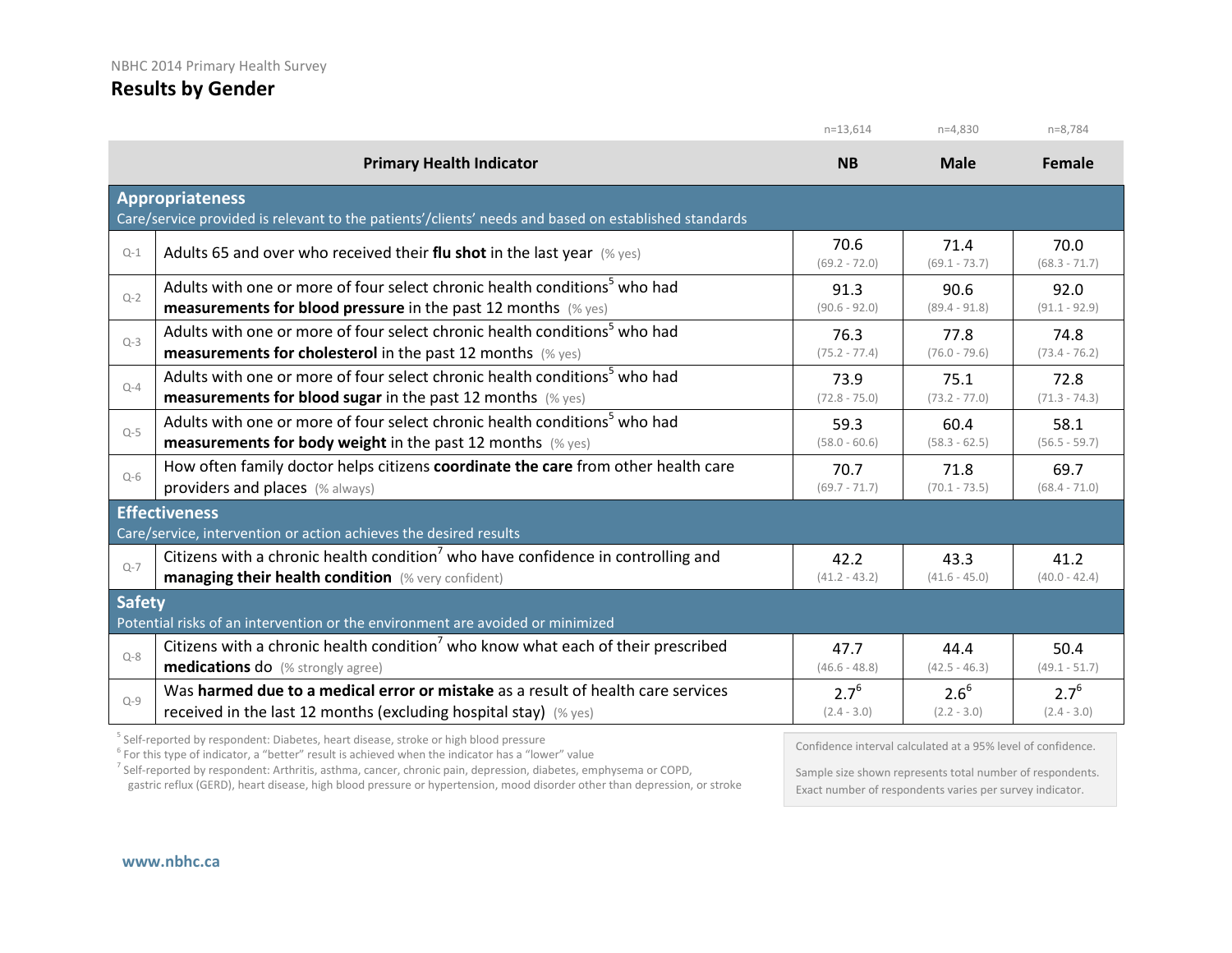|          |                                                                                                                            | $n=13,614$                    | $n=4,830$                     | $n=8,784$                  |
|----------|----------------------------------------------------------------------------------------------------------------------------|-------------------------------|-------------------------------|----------------------------|
|          | <b>Primary Health Indicator</b>                                                                                            | <b>NB</b>                     | <b>Male</b>                   | <b>Female</b>              |
|          | <b>Efficiency</b><br>Achieving the desired results with the most cost-effective use of resources                           |                               |                               |                            |
| $Q - 10$ | Model of care used most often when sick or in need of care from a health professional<br>(% hospital emergency department) | $11.5^{6}$<br>$(11.0 - 12.0)$ | $14.7^{6}$<br>$(13.7 - 15.7)$ | $8.7^{6}$<br>$(8.1 - 9.3)$ |
| $Q-11$   | Has used Tele-Care or other telephone information lines in the last 12 months $(\%$ yes)                                   | 7.4<br>$(7.0 - 7.8)$          | 5.5<br>$(4.9 - 6.1)$          | 9.1<br>$(8.5 - 9.7)$       |
|          | <b>Use of services</b><br>Using primary health services in the last 12 months                                              |                               |                               |                            |
| $U-1$    | Visited a personal family doctor (% yes)                                                                                   | 80.3<br>$(79.6 - 81.0)$       | 75.6<br>$(74.4 - 76.8)$       | 84.5<br>$(83.7 - 85.3)$    |
| $U-2$    | Visited a hospital emergency department (% yes)                                                                            | 41.3<br>$(40.5 - 42.1)$       | 40.0<br>$(38.6 - 41.4)$       | 42.6<br>$(41.6 - 43.6)$    |
| $U-3$    | Visited a specialist (% yes)                                                                                               | 56.4<br>$(55.6 - 57.2)$       | 52.5<br>$(51.1 - 53.9)$       | 60.0<br>$(59.0 - 61.0)$    |
| $U - 4$  | Visited an after-hours clinic or a walk-in clinic (% yes)                                                                  | 24.3<br>$(23.6 - 25.0)$       | 20.6<br>$(19.5 - 21.7)$       | 27.6<br>$(26.7 - 28.5)$    |
| $U-5$    | Visited an alternative practitioner (% yes)                                                                                | 25.2<br>$(24.5 - 25.9)$       | 20.8<br>$(19.7 - 21.9)$       | 29.4<br>$(28.5 - 30.3)$    |
| $U-6$    | Visited a community health centre (% yes)                                                                                  | 6.9<br>$(6.5 - 7.3)$          | 7.3<br>$(6.6 - 8.0)$          | 6.6<br>$(6.1 - 7.1)$       |
| $U-7$    | Used ambulance services (% yes)                                                                                            | 5.7<br>$(5.3 - 6.1)$          | 6.0<br>$(5.3 - 6.7)$          | 5.4<br>$(4.9 - 5.9)$       |
| $U-8$    | Visited a nurse practitioner (% yes)                                                                                       | 7.7<br>$(7.3 - 8.1)$          | 5.7<br>$(5.0 - 6.4)$          | 9.6<br>$(9.0 - 10.2)$      |
| $U-9$    | Visited a health professional at a <b>private clinic</b> $(\%$ yes)                                                        | 23.7<br>$(23.0 - 24.4)$       | 22.1<br>$(20.9 - 23.3)$       | 25.1<br>$(24.2 - 26.0)$    |

 $6$  For this type of indicator, a "better" result is achieved when the indicator has a "lower" value

Confidence interval calculated at a 95% level of confidence.